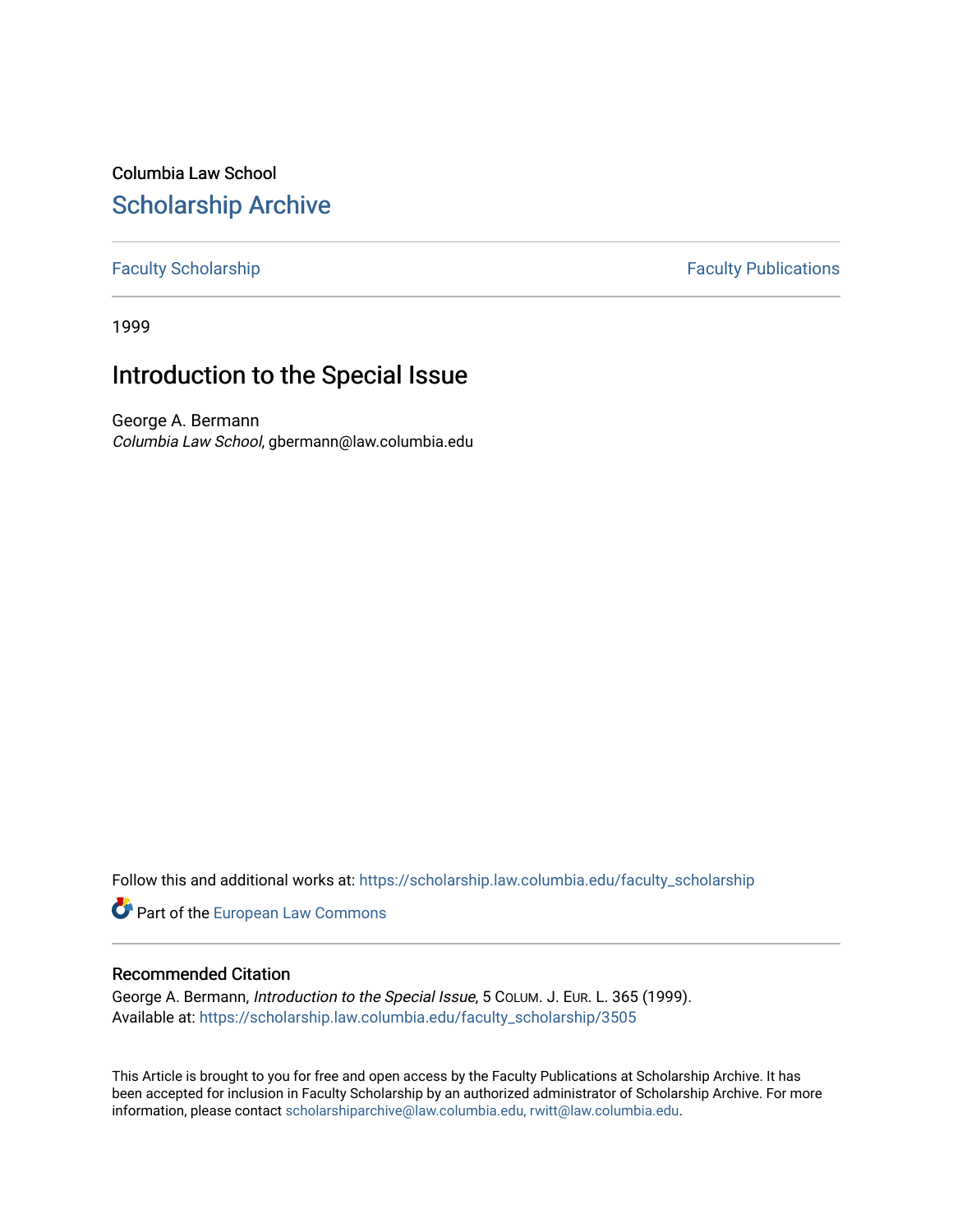## **ARTICLES**

#### **INTRODUCTION TO THE SPECIAL ISSUE**

#### *George A. Bermann*

The subject of this year's topical issue of the *Columbia Journal of European Law* promises to be topical for some time to come. Every model of European integration that has been competing for consideration-whether within the Union institutions or within the corridors of national power, or virtually anywhere for that matterpresupposes a European identity of sorts. But just at the time that a "European" identity might hope to be developing in the midst of the "national" identities with which it was commonly contrasted, the identity "landscape" has itself been growing more complex. Forces of globalization, and more particularly the growth of global institutions (such as the World Trade Organization or the International Criminal Court), are challenging the notion that the European Union is inevitably the broadest community of interest with which the peoples of Europe might meaningfully identify. On the other hand, a still sharper challenge to the nascent European identity arises from the fact that the community with which Europeans most closely identify (and against which the progressive development of a European identity is to be measured) is in fact not a national community at all, but one or more regional or other sub-national communities.

The strength of such identities are not merely the data of cultural history. Legal scholars have long observed that the viability of the European Union legal order depends on a shared belief in the existence of a European polity. Now that Member State populations must reckon with the possibility that they and their national legal order will be legally bound by measures adopted over the political objections of their representatives in Brussels, it is all the more important that the decisionmaking apparatus at that level be invested with a strong dose of Union-wide political legitimacy. Such legitimacy may well depend on a Member State population's sense that it shares a genuine political identity with the populations of most if not all of the other Member States. Obviously, the existence of social and cultural divisions among subgroups within or across Member State populations potentially complicates the development of such a Union-wide allegiance.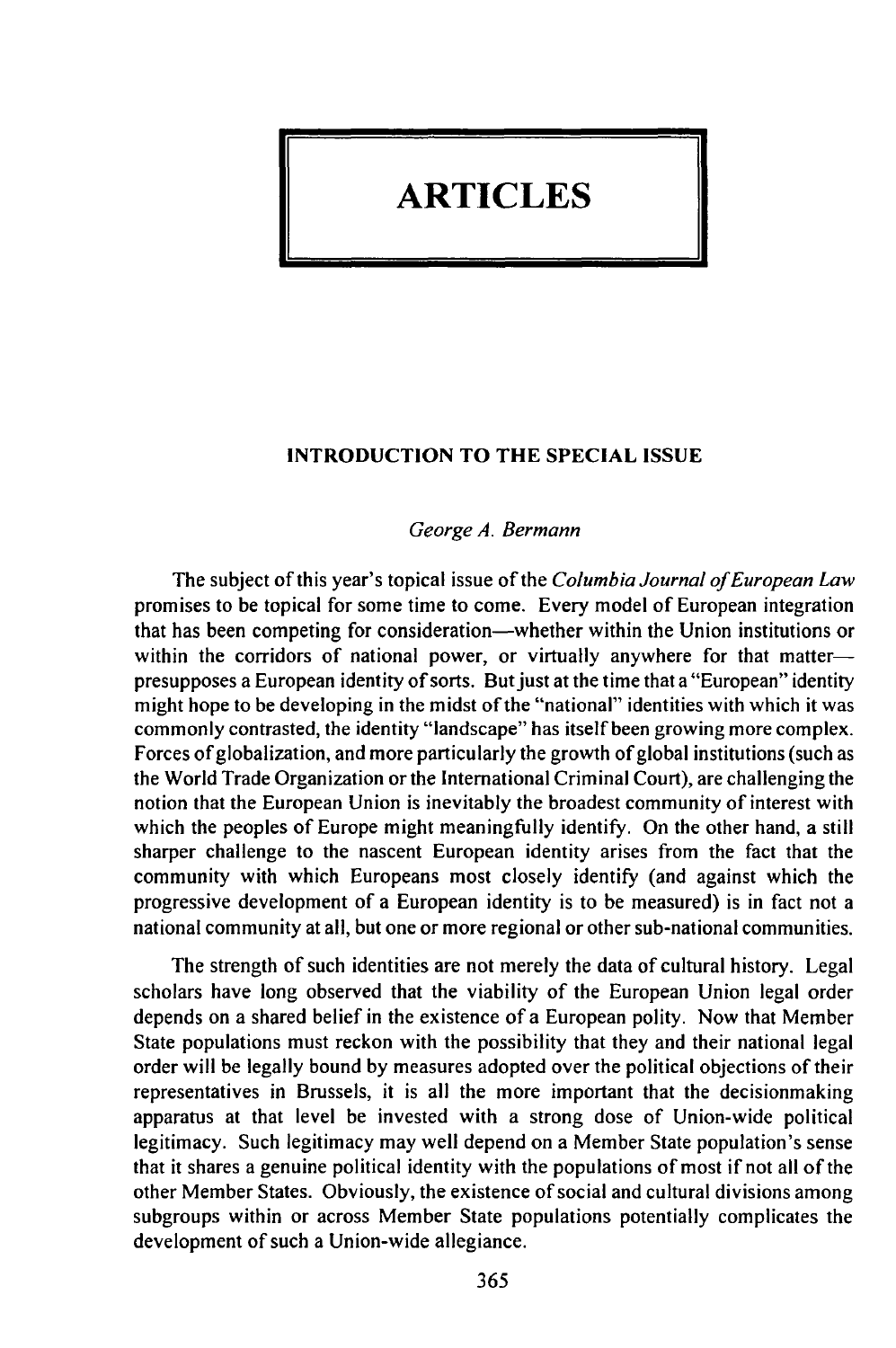Member State political leadership may well face no greater political challenge today than that of helping to build an overarching sense of"Europeanness," while at the same time accommodating the various national, sub-national and cross-national bonds that their populations have formed on the basis of a shared history, shared language, shared culture and shared customs. Poised as the European Union is on the brink of its largest enlargements to date-boasting a more heterogeneous membership than the founders of the EU could ever have imagined-the development of a true European identity may be more elusive than ever. At the same time, the drafters of the Amsterdam Treaty have gambled on the proposition that the new provisions on "closer cooperation" that they have introduced into the treaties establishing the European Community and the European Union will better enable the Community and Union to harness the heightened centrifugal political forces that enlargement will bring. Detractors are quick to suggest that, far from fostering the emergence of a European identity, the regime of closer cooperation will only expose and harden the social, economic and political fault lines that enlargement will bring.

Will participation by the European Union and its Member States in international regimes complicate the emergence of a European identity, vis-à-vis preexisting national and regional identities, or actually facilitate it? Arguably, national and sub-national European populations will as a result progressively consider themselves citizens of the world more than citizens of a specifically European polity. Even if they do not, they may form significant social, economic and political bonds with non-European actors within the relevant international fora; obviously such bonds will not in themselves necessarily advance the elaboration of a common identity among the peoples of Europe. Conversely, Europeans may actually deepen their sense of shared identity as their representatives discover-if indeed they do-a consistent commonality of values and coincidence of interests in these international fora.

Though these tensions will preoccupy the European Union for the foreseeable future, only on occasion will they present themselves in abstract terms, that is to say, in the terms that an intergovernmental conference is likely to address them. Far more often, they will be embedded in concrete legal and political contexts, and resolved only in conjunction with the resolution of the particular legal or political issue at hand.

The contributions to this special issue of the *Journal* on "European Identity: Opposing Pulls of Globalization, Nationalism and Regionalism" address these problems both in the abstract and in a few of the concrete settings in which they arise.

From an abstract point of view, it is the notion of subsidiarity that has dominated the discussion, at least insofar as the tensions between the European Union and the Member States are concerned. (The extent to which subsidiarity bears upon global as opposed to EU initiatives, or protects regional as well as national identities, has been less fully explored.) Debate continues over the meaning and meaningfulness of subsidiarity. But, even proponents of subsidiarity (and its codification) such as Reimer von Borries and Malte Hauschild acknowledge that at some point subsidiarity's contribution has to be assessed in practical terms. Their article accordingly asks, and tentatively answers, the necessary operational questions about subsidiarity. Has the Amsterdam Treaty's Subsidiary Protocol advanced the effectiveness of the principle?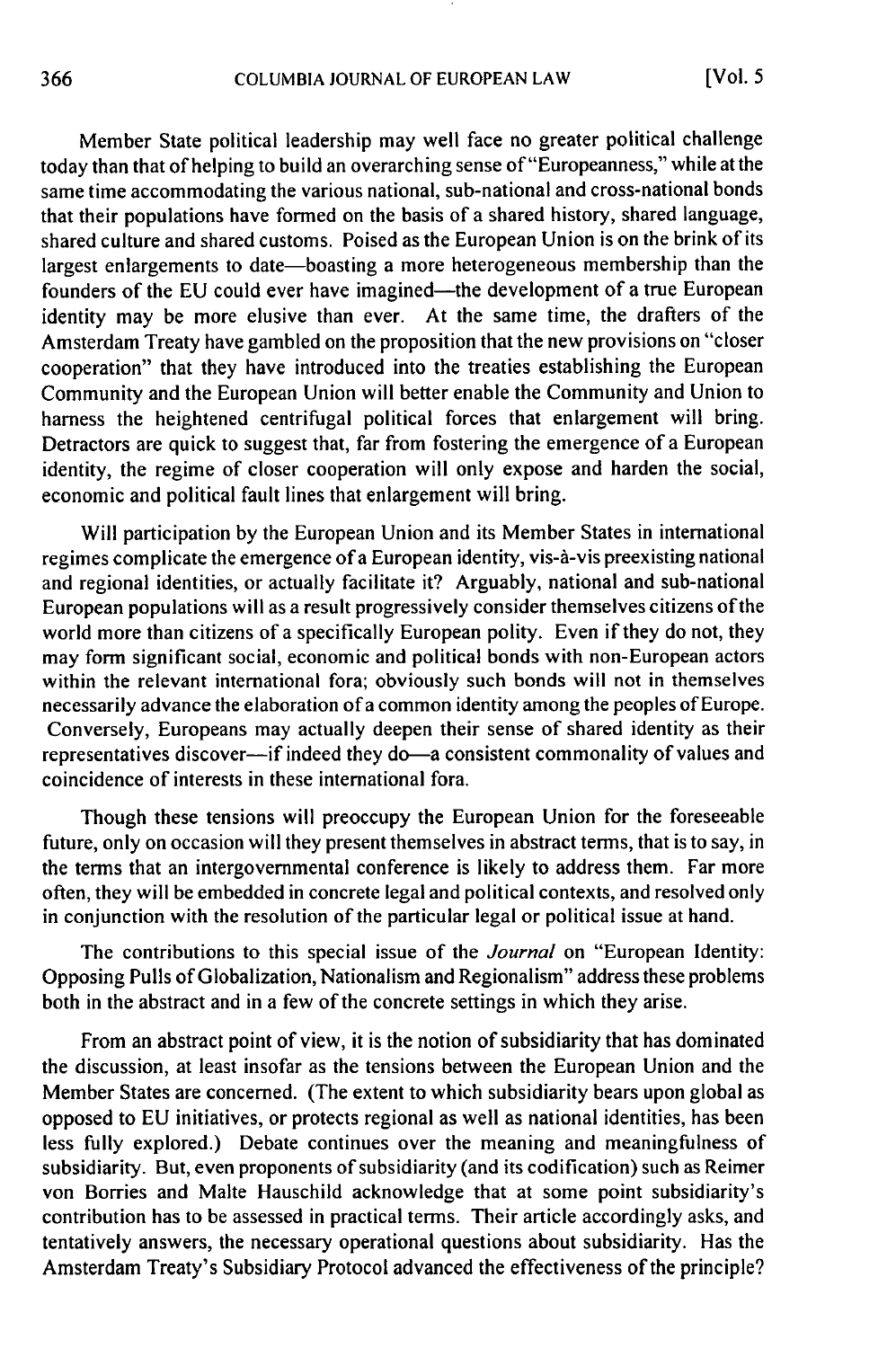How useful are the Commission's annual reports to the European Council on "better lawmaking"? Has the German government's own "subsidiarity review system" contributed to making subsidiarity within the EU more effective?

Dora Kostakopoulou advances a more visionary strategy based on a decoupling of "nationality" and "citizenship" that would permit Europeans to continue claiming a specific Member State nationality, while at the time drawing upon a common European citizenship with important social, economic and, above all, political attributes. As precedent for drawing a wider "citizenship" circle around distinctive national identities, she invokes the prevailing model of human rights protection in today's world, as well as the common Community law notion of state liability for breach of Community law. "Nested" citizenships could also offer a solution to the treatment within the territory of the European Union of third country nationals, that is, persons who by definition have no European nationality whatsoever. For Kostakopoulou, a citizenship freed from the traditional constraints of nationality would be an important vehicle for the development of civil society.

Because it is the Member State having the legally sharpest sub-national divisions, Germany positively requires that a European identity square not only with national identity, but also with such sub-national identities as may be captured by the division of the German State into Länder. The effort may be legally indispensable for Germany and other explicitly "federal" Member States (e.g. Austria, Belgium), but it may also be politically indispensable for other Member States which, while not federal as such, nevertheless have deeply culturally distinct subcommunities (e.g. Italy, Spain, the United Kingdom). Martin Rogoff describes the constitutional and statutory adjustments that Germany has made in the post-Maastricht era and, based on their limited performance record since that time, advances it as a paradigm for other states feeling the same or a similar imperative.

While they may foster coherence within the emerging European system, large blueprints of this sort do not alone necessarily equip us to deal with the particular problems that "the opposing pulls of globalization, nationalism and regionalism" inevitably put in our path. More often than not, the solutions that are ultimately reached are ones that offer an adequate response to the more or less concrete problems that, for one reason or another, actually present themselves.

As the contributions by Amikam Kranz and Reiner Schulze demonstrate, those problems are a diverse lot.

Amikam Kranz's examination of the Bosman judgment of the European Court of Justice, and its condemnation of the transfer system in European football, demonstrates the role that the application of well-established and not-so-well-established case law can play in the future development of European identity. Commentators may well disagree over the extent to which the Court innovated in Bosman-whether by applying the guarantee of free movement of workers (formerly Article 48 of the EC Treaty) to the rules of professional sporting associations, by treating sport as an economic activity, by rejecting application of the "internal affairs" doctrine, or by finding the regulations a barrier to cross-border access. The fact remains that the result of giving former Article 48 direct effect in the specific context of professional football was, in part, to